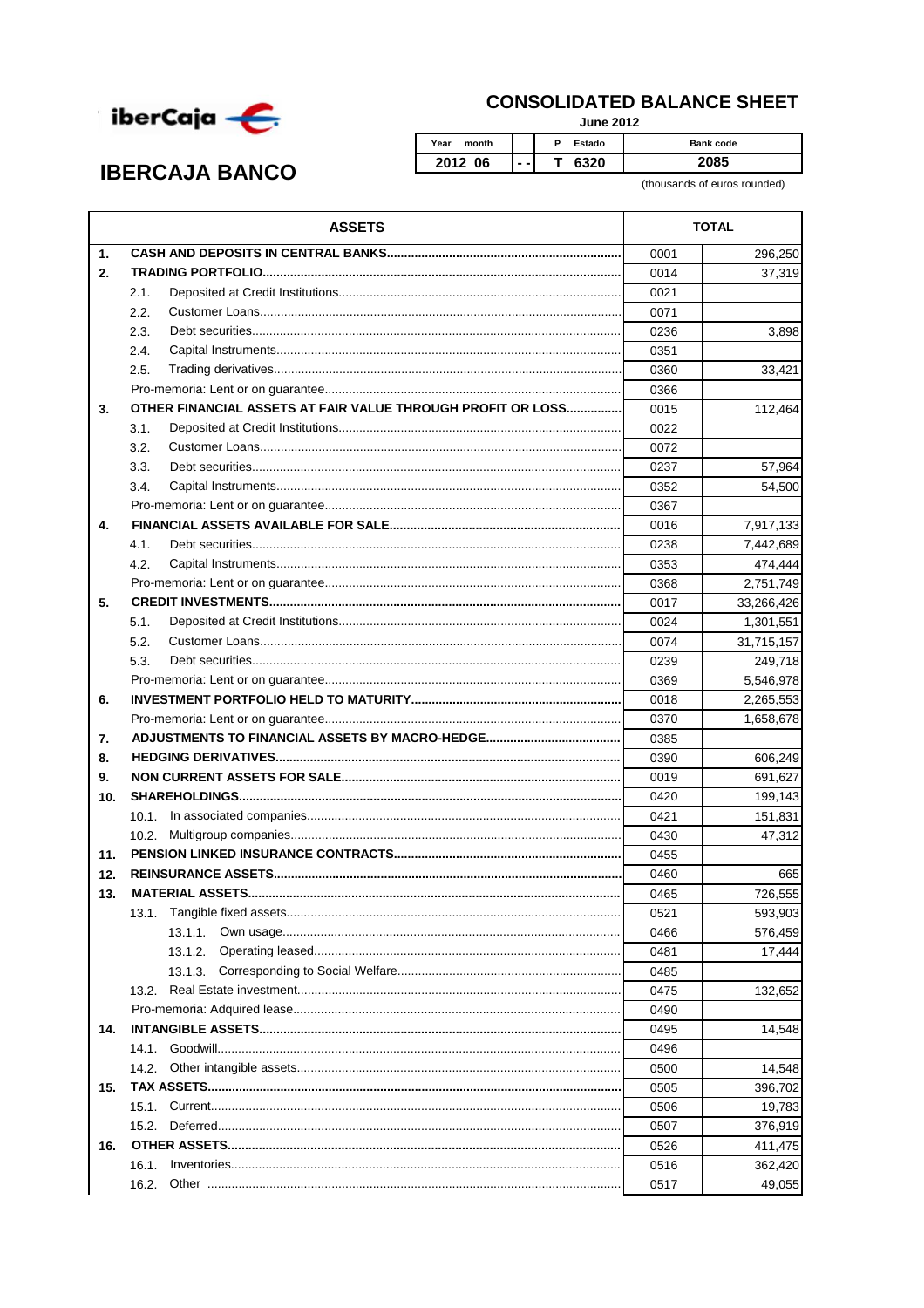

**IBERCAJA BANCO** 

## **CONSOLIDATED BALANCE SHEET**

**June 2012** 

Year month  $\overline{P}$ Estado Bank code 2012 06  $\overline{\mathsf{T}}$ 6320 2085  $\ddotsc$ 

(thousands of euros rounded)

|                |                    |                                                                      | 0550         | 46,942,109   |  |
|----------------|--------------------|----------------------------------------------------------------------|--------------|--------------|--|
|                | <b>LIABILITIES</b> |                                                                      |              | <b>TOTAL</b> |  |
| $\mathbf{1}$ . |                    |                                                                      |              | 17,516       |  |
|                | 1.1.               |                                                                      | 0553         |              |  |
|                | 1.2.               |                                                                      | 0571         |              |  |
|                | 1.3.               |                                                                      | 0616         |              |  |
|                | 1.4.               |                                                                      | 0766         |              |  |
|                | 1.5.               |                                                                      | 0795         | 17,516       |  |
|                | 1.6.               |                                                                      | 0800         |              |  |
|                | 1.7.               |                                                                      | 0861         |              |  |
| 2.             |                    | OTHER FINANCIAL LIABILITIES AT FAIR VALUE THROUGH PROFIT OR LOSS     | 0566         |              |  |
|                | 2.1.               |                                                                      | 0552         |              |  |
|                | 2.2.               |                                                                      | 0572         |              |  |
|                | 2.3.               |                                                                      | 0617         |              |  |
|                | 2.4.               |                                                                      | 0767         |              |  |
|                | 2.5.               |                                                                      | 0842         |              |  |
|                | 2.6.               |                                                                      |              |              |  |
| 3.             |                    |                                                                      |              | 38,945,123   |  |
|                | 3.1.               |                                                                      | 0554         | 2,510,089    |  |
|                | 3.2.               |                                                                      | 0574         | 3,512,981    |  |
|                | 3.3.               |                                                                      | 0619         | 25,891,682   |  |
|                | 3.4.               |                                                                      | 0769         | 6,060,517    |  |
|                | 3.5.               |                                                                      | 0844         | 559,577      |  |
|                | 3.6.               |                                                                      | 0865         | 410,277      |  |
| 4.             |                    |                                                                      | 0890         |              |  |
| 5.             |                    |                                                                      | 0895         | 195,419      |  |
| 6.             |                    |                                                                      | 0569         |              |  |
| 7.             |                    |                                                                      | 0910         | 4,582,824    |  |
| 8.             |                    |                                                                      |              | 157,686      |  |
|                | 8.1.               |                                                                      |              | 120,326      |  |
|                | 8.2.               |                                                                      | 0922         | 5,798        |  |
|                | 8.3.               |                                                                      | 0923         | 7,820        |  |
|                | 8.4.               |                                                                      | 0927         | 23,742       |  |
| 9.             |                    |                                                                      |              | 168,781      |  |
|                | 9.1.               |                                                                      | 0931         | 8,773        |  |
|                | 9.2.               |                                                                      | 0932         | 160,008      |  |
| 10.            |                    |                                                                      |              |              |  |
| 11.            |                    |                                                                      | 0956         | 271,018      |  |
| 12.            |                    |                                                                      | 0961         |              |  |
|                |                    |                                                                      | 1000         | 44,338,367   |  |
|                |                    | <b>NET WORTH</b>                                                     | <b>TOTAL</b> |              |  |
| $\mathbf{1}$ . |                    |                                                                      | 1020         | 2,715,446    |  |
|                | 1.1.               |                                                                      | 1021         | 2,134,500    |  |
|                |                    | 1.1.1.                                                               | 1022         | 2,134,500    |  |
|                |                    | 1.1.2.                                                               | 1027         |              |  |
|                | 1.2.               |                                                                      | 1030         |              |  |
|                | 1.3.               |                                                                      | 1031         | 538,448      |  |
|                |                    | 1.3.1.                                                               | 1033         | 571,720      |  |
|                |                    | Reserves/ losses from companies accounted by Equity method<br>1.3.2. | 1036         | $-33,272$    |  |
|                | 1.4.               |                                                                      | 1040         |              |  |
|                |                    | 1.4.1.                                                               | 1041         |              |  |